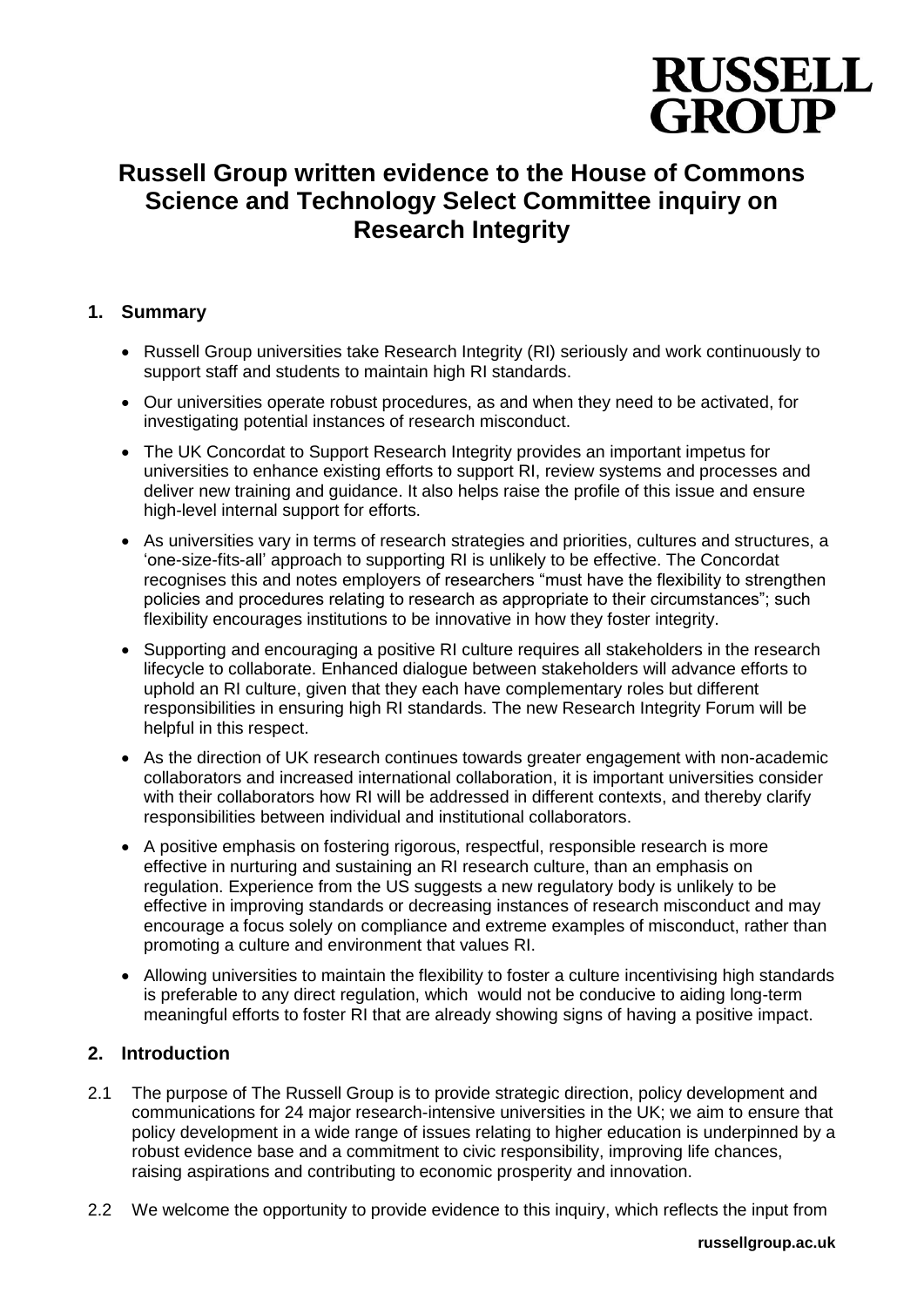the Russell Group Research Integrity Forum. This Forum was established in 2013 and is a network of the professionals with lead responsibility within their universities for supporting the efforts of their researcher communities to foster research integrity (also known as good practice in research or the responsible conduct of research).

2.3 Before and since the launch of the *UK Concordat to Support Research Integrity* Russell Group universities have made significant progress in promoting greater awareness and understanding, throughout their researcher communities, about the importance of upholding high RI standards. Fostering RI requires sustained effort as new staff and students are recruited, staff take on greater responsibilities, and as expectations about professional practice evolve. The Forum is well-placed, therefore, to highlight key lessons from the Russell Group's broad experiences to date in fostering RI, what works (or does not work) and what remains to be done.

#### **3. The extent of the RI problem**

- 3.1 The recent POSTnote on Integrity on Research recognises that "Information about the extent to which bad practice takes place is limited, with most data giving estimates". In addition, the data does not span the full range of disciplines to give a broad picture across the research landscape. When considering incidences of research misconduct or the prevalence of questionable research practices (QRPs), this must be properly supported with robust evidence.
- 3.2 Russell Group universities remain vigilant about the need to foster RI and monitor the situation closely; presently we see no indications of large-scale or systematic problems at either the institutional or discipline levels. Further research would be needed to get a broader understanding of the nature and frequency of both research misconduct and QRPs to reach more informed conclusions about the full picture across the whole of the UK research system. Any research on RI should also encompass commercial organisations in the UK.
- 3.3 The Concordat on RI states that universities should publish annual statements of compliance with its terms, which should include high-level anonymised statements on any formal investigations of research misconduct that have been undertaken. All Russell Group universities have published statements on Research integrity on their websites – see **Annex A** for a list of web links.
- 3.4 Our universities continue to emphasise the positive benefits (e.g. rigor in design, method, communication, publication and impact; nurturing effective, open, respectful research environments; professionally developing new researchers and research leaders) and seek to prevent incidences of research misconduct.
- 3.5 Russell Group universities have a wide range of collaborative engagements with nonacademic collaborators and significant international research collaborations. These kinds of partnerships will be enhanced through the new Industrial Strategy and initiatives such as the Global Challenges Research Fund. It is important for universities to extend dialogue about RI considerations with their collaborators to clarify responsibilities between individual and institutional collaborators and to stimulate disucssions with non-academic partners about responsible innovation.
- 3.6 The Global Challenges Research Fund, for example, presents a need for researchers to reflect on and plan early for how they will manage the generic and distinct RI challenges that can occur when undertaking research in developing countries, to ensure the research is carried out responsibly from design to post-project end.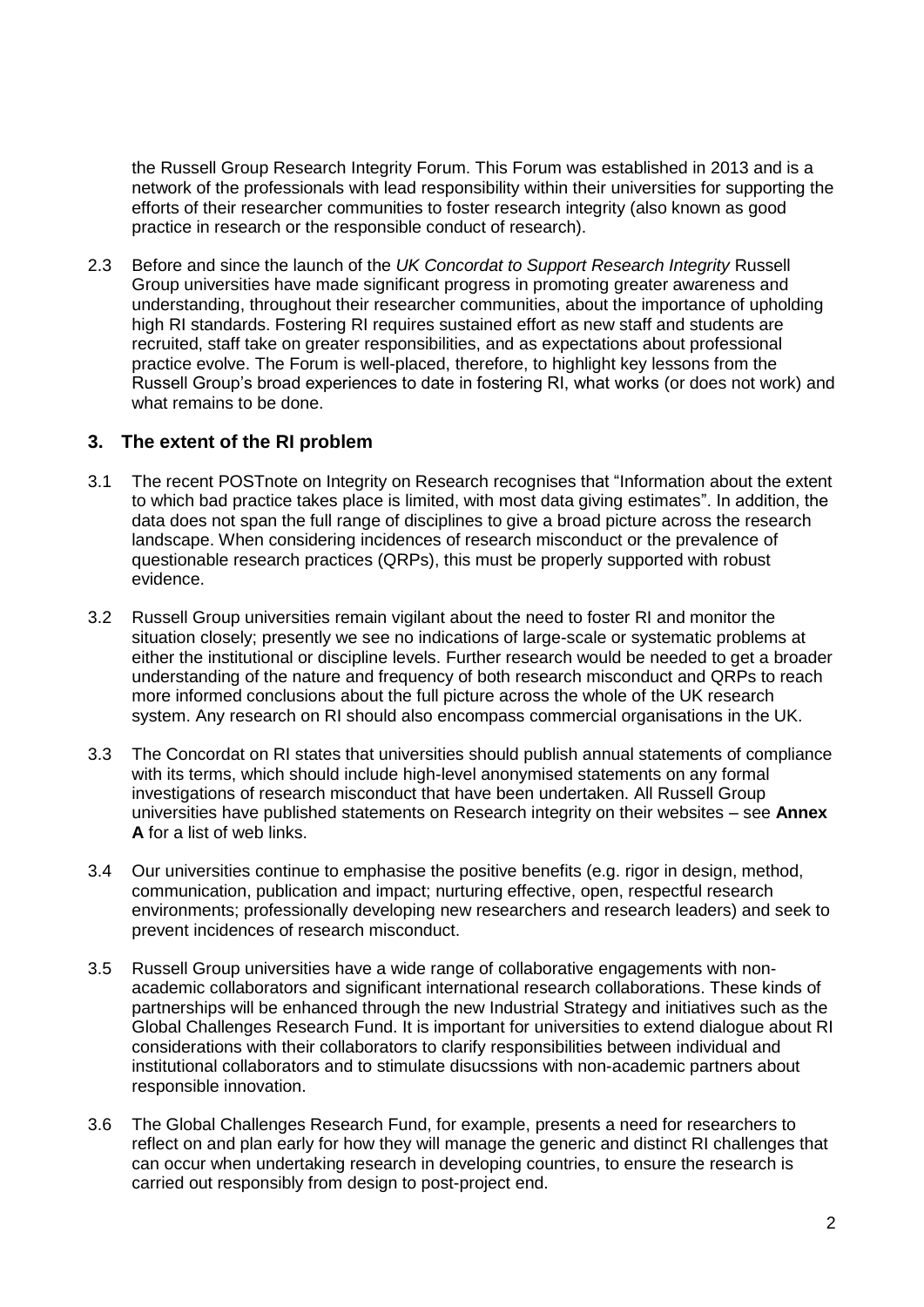## **4. RI culture and possible causes and drivers**

- 4.1 The Nuffield Council on Bioethics' report *Review of the culture of research in the UK* (2014) is the most useful recent piece of work highlighting aspects of UK research culture which could affect RI and makes suggestions for how to address them (although this report dealt with a wider set of issues). The limited evidence base of research on RI in the UK means however that it is not possible to conclusively single out certain factors, over other factors, as the principal causes and drivers for continued instances of research misconduct or QRPs. The Nuffield report is useful in that it provides indications upon which further research should build.
- 4.2 Russell Group universities are contributing to sharing good practices at the international level. They are participating in international discussions about integrity and misconduct (for example at world conferences such as Amsterdam, May 2017) and are contributing to Horizon 2020 Science and Society projects (for example the PRINTEGER project<sup>1</sup>).

### **5. The effectiveness of controls/regulation (formal and informal)**

- 5.1 The Progress Report on the UK Concordat, published in 2016, provides examples of universities' approaches, identifies next steps, and indicates that the Concordat's approach, with its emphasis on upholding principles and the importance of nurturing an RI culture, is proving to be effective.
- 5.2 When reflecting on the effectiveness of measures it is important to remember the multipurpose of fostering RI: to strengthen the rigor of individual projects and individual practice, the research culture and environment, and to prevent research misconduct. With these multi-purposes in mind it is important to note that fostering RI is a long-term undertaking and any approach to altering the culture of research must take this into consideration.
- 5.3 What works best is dependent on an institution's distinct culture so 'one-size-fits-all' approaches have limited effect. Interventions to foster RI (e.g. policies, training, mentoring, approaches to leadership, rewards and recognition systems) are effective when they resonate with local cultures. Universities' efforts to embed RI cultures are enabled because they retain flexibility to test which approaches work best, encouraging a mix of top down and bottom up interventions within an institution combined with adoption of good practices shared from other organisations. It is important that universities remain empowered to devote most of the resource which they allocate to fostering RI to upholding high standards and not have to unduly divert the resource to evidencing compliance with external regulation.
- 5.4 Efforts to strengthen RI must also not focus solely on the worst and rarer examples of serious misconduct. It is also important to address questionable research practices (QRPs), which covers a wide spectrum of issues. Russell Group universities' approaches to fostering RI include efforts to increase awareness about the nature and risk of QRPs and the need to prevent them. Drawing attention to QRPs as well as to the most serious types of misconduct is useful because researchers understand the greater likelihood, risk and effect of QRPs occurring.

-

<sup>1</sup> <https://printeger.eu/> - University of Bristol is a partner in the consortium working on this project helping to improve integrity policies of national and international research organisations and contributing to improving ethical awareness and reflection through the education of new generations of scientists with next generation educational tools.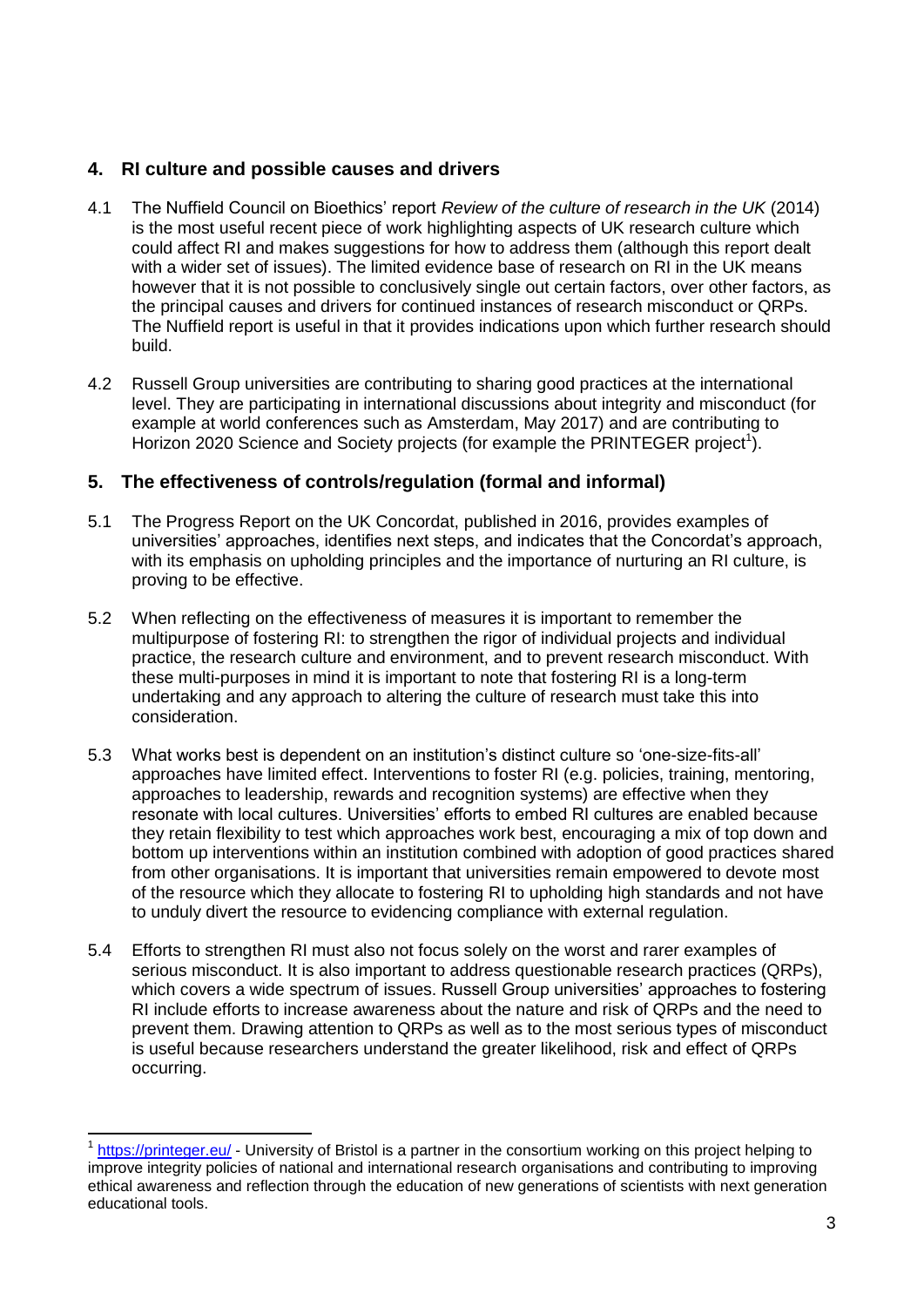- 5.5 'Research Integrity' is a term widely used by funders, publishers, policy makers and RI professionals, but whilst the core behaviours underpinning RI are recognised, and apply across all research disciplines, the term does not have a universal meaning. Each individual academic or researcher will perceive RI differently, largely based on the environment and/or discipline they work in. The issues arising in a particular research field will differ; some are subject to specific legal and regulatory frameworks. These factors impact on how an individual perceives RI and the concept only 'comes alive' for an individual when contextualised in the practices of a discipline.
- 5.6 A culture which places an emphasis on compliance with rules can be counterproductive as it may encourage people to do the minimum, just enough to comply, as opposed to incentivising people to strive to improve research behaviours and practices. It is more effective to nurture and sustain a culture that advocates for, encourages, recognises and rewards best research practices: a culture of integrity. Checks and balances need to remain proportionate.
- 5.7 The USA has taken a regulatory approach, creating the US Office of Research Integrity in 1992. Its focus remains narrow, concerned with falsification, fabrication and plagiarism. However, there is little reliable evidence to show whether the creation of the US Office has had an impact on improving standards, or decreasing the levels of misconduct in federallyfunded research. The creation of a UK regulatory body to oversee compliance would run the risk of undoing the progress made in strengthening the rigor and culture of UK research, by discouraging transparency and undermining the credibility of positive messages.
- 5.8 **Allowing universities to maintain the flexibility to foster a culture incentivising high standards is preferable to any direct regulation, which would not be conducive to aiding long-term meaningful efforts to foster RI that are already showing signs of having a positive impact.** The fostering of RI should be a supportive pillar of institutional research strategies.
- 5.9 Funders can also play an important role in aiding universities' efforts to foster RI. The Wellcome Trust's expectation that universities establish independent ethics review procedures to govern research involving human participants, and RCUK's introduction of terms and conditions on research management further incentivised change within universities. Similarly, audits carried out via the RCUK Funding Assurance Programme now require universities to provide information about how they support RI (including information about related policies, procedures and training) and the processes they have for dealing with allegations of misconduct in research.

#### **6. Stakeholder dialogue and collaboration**

- 6.1 Supporting and encouraging a positive RI culture requires all stakeholders in the research lifecycle to collaborate. Greater inter-stakeholder dialogue would help advance efforts to share good practice in upholding an RI culture, given that different stakeholders have complementary roles but different responsibilities. The Progress Report on the Concordat to support RI recommended creating a Research Integrity Forum to bring together stakeholders across the UK research community, which will be a helpful development.
- 6.2 Consideration should be given to focusing on shared challenges (e.g. ensuring the quality of peer review) and how stakeholders can better help each other (e.g. funders creating summary audit reports to share good practice).
- 6.3 Universities are best placed to continue to lead efforts to implement and communicate about activities to foster RI within their own communities, given their appreciation of cultures and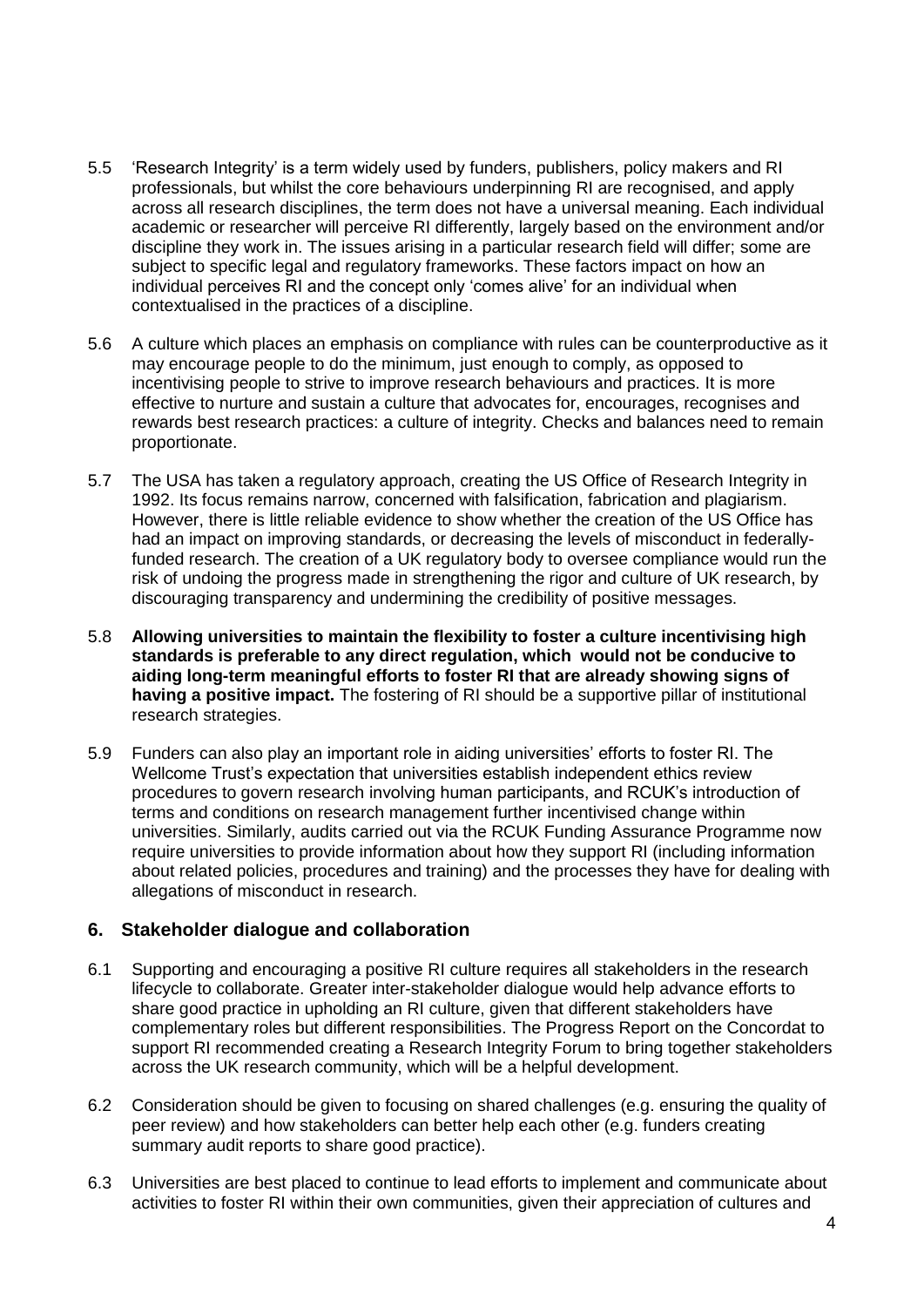what is effective. Universities are also in a position to open up greater dialogue about RI considerations with non-academic collaborators. Academics in leadership positions will continue to advocate about the importance of RI and to lead or support universities' efforts to heighten awareness, understanding and application of high RI standards, in some cases making it an explicit dimension of institutional research strategies. Our universities are continuing their efforts to ensure that the RI agenda is as much owned by individual academics as it is by institutions.

- 6.4 Russell Group universities have invested in creating posts to champion RI, and groups like the Russell Group RI Forum provide a useful vehicle for sharing best practices, a network for discussing live issues, and increase the effectiveness and reach of each university's internal efforts to foster RI. Since its origins the Forum has (and will continue to) come together to:
	- Share information about Russell Group institutions' frameworks for fostering RI and innovations that have been effective or less effective;
	- Hold in-depth discussions about individual components within institutions' frameworks for fostering RI (e.g. comparing and contrasting training approaches);
	- Discuss how to manage collectively cases of potential research misconduct that cut across different institutions;
	- Learn about Russell Group institutions' efforts to further embed RI considerations into routine business.

March 2017